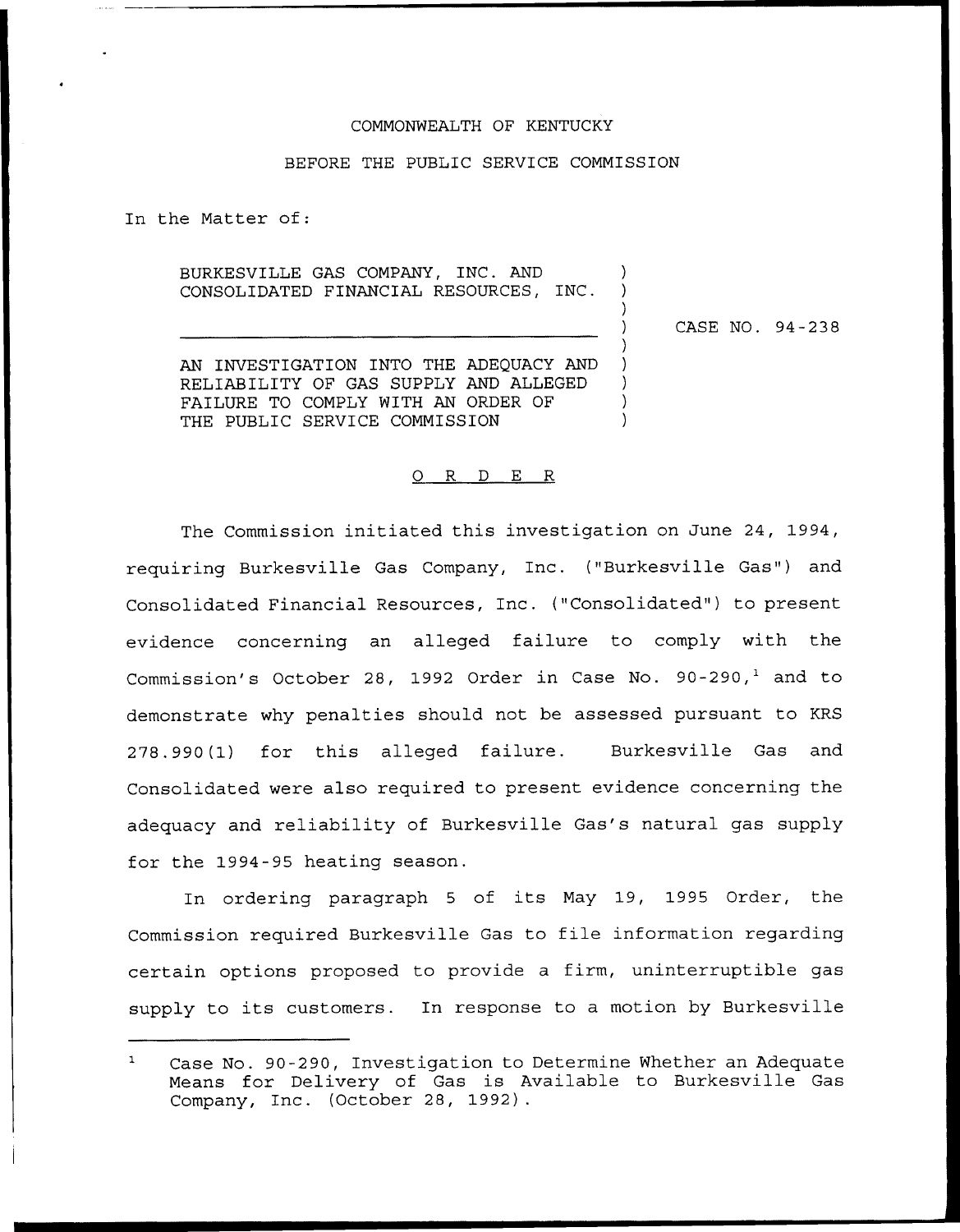Gas, the Commission in its June 27, 1995 Order granted Burkesville Gas additional time to negotiate a firm gas transportation agreement.

Burkesville Gas notified the Commission on August 16, 1995 and October 16, 1995 that negotiations for a firm gas transportation agreement were continuing.

On January 22, 1996, Burkesville Gas filed with the Commission <sup>a</sup> copy of an executed amendment to its existing gas supply contract with Gulf Gas Utilities Company ("Gulf Gas"), which amendment is attached as an appendix to this Order. Effective December 1, 1995, the amendment states that "all purchases hereunder will be on <sup>a</sup> firm transportation basis."

IT IS THEREFORE ORDERED that:

1. Burkesville Gas shall notify the Commission before agreeing to any proposed changes in its existing contract as amended with Gulf Gas.

2. This case is closed.

Done at Frankfort, Kentucky, this 14th day of March, 1996.

PUBLIC SERVICE CONNISSION

 $\overline{k}$ man

Chairman

Commissioner" '

ATTEST

Executive Director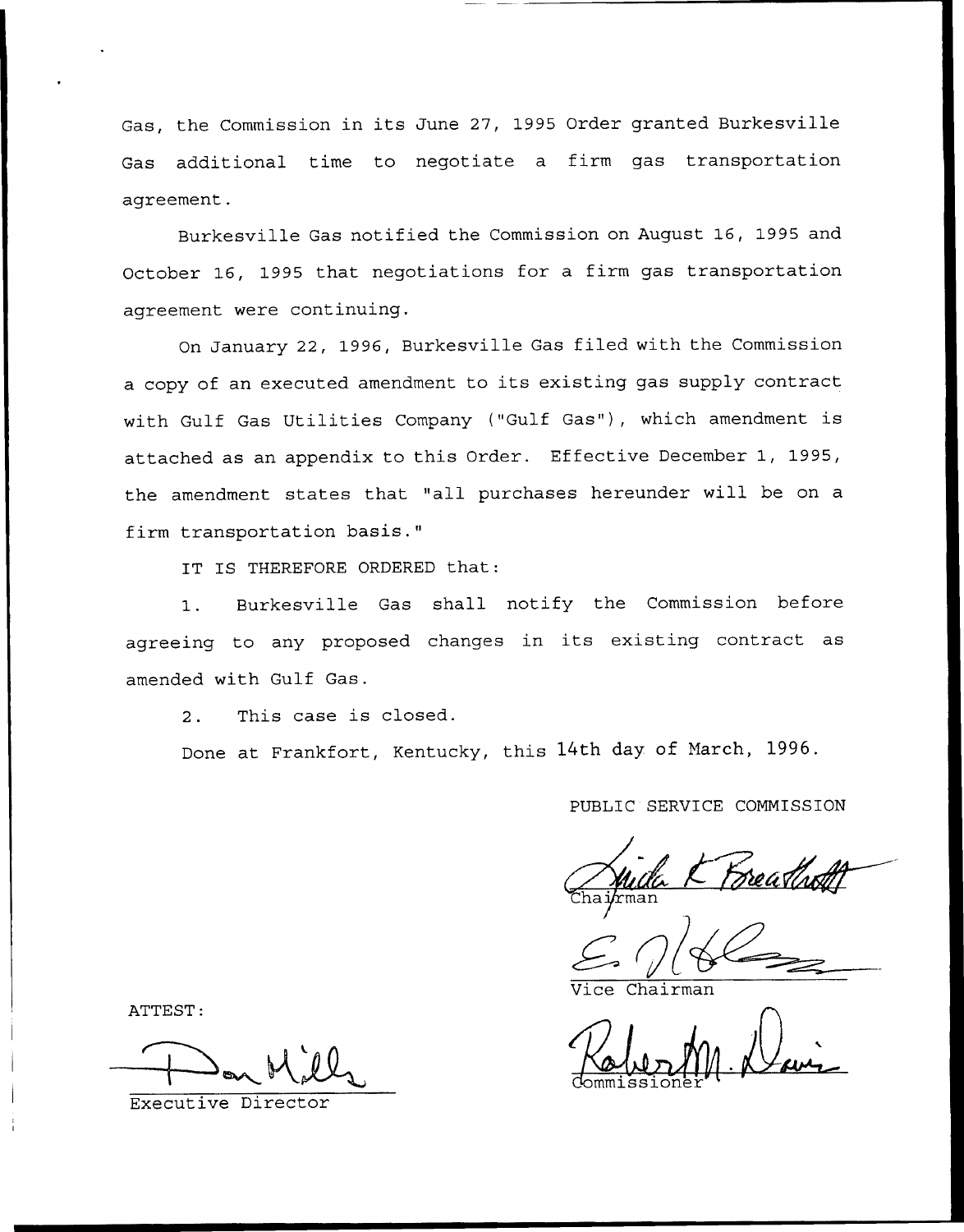#### APPENDIX

APPENDIX TO AN ORDER OF THE KENTUCKY PUBLIC SERVICE COMMISSION IN CASE NO. 94-23S DATED MARCH 14, 1996

## COMMONWEALTH OF KENTUCKY

## BEFORE THE PUBLIC SERVICE COMMISSION

I J

د اما به میکنند و مصر مصر استفاده به اینکه

In the matter of:

BURKESVILLE GAS COMPANY, INC. AND ) CONSOLIDATED FINANCIAL RESOURCES, INC.)

) Case No. 94-238

) )

AN INVESTIGATION INTO THE ADEQUACY AND RELIABILITY OF GAS SUPPLY AND ) ALLEGED FAILURE TO COMPLY WITH AN ) ORDER OF THE PUBLIC SERVICE **COMMISSION** 

# NOTICE OP COMPLIANCE WITH PUBLIC SERVICE COMMISSION ORDER OF MAY 19.1995

Comes now Burkesville Gas Company, by and through counsel, and for its compliance with the Public Service Commission order of May 19, 1995 states as follows:

 $1.$ As it pertains to Paragraph 5 of Page 10 of the above referenced order, Burkesville Gas was required to provide the Commission with information regarding the feasibility of amending the Gulf Gas contract to require firm deliveries of gas.

2. This order was subsequently amended on June 27, 1995 to extend Burkesville Gas Company sufficient time in which to negotiate a firm gas transportation agreement with a supplier of natural gas.

3. Burkesville Gas Company is pleased to announce that it has finally culminated its negotiations with Gulf Gas Utilities, and as of December 1, 1995, has been receiving its natural gas deliveries via the Texas Eastern Transmission pipeline under a firm transportation agreement. Enclosed please find an amendment to the Gas Sales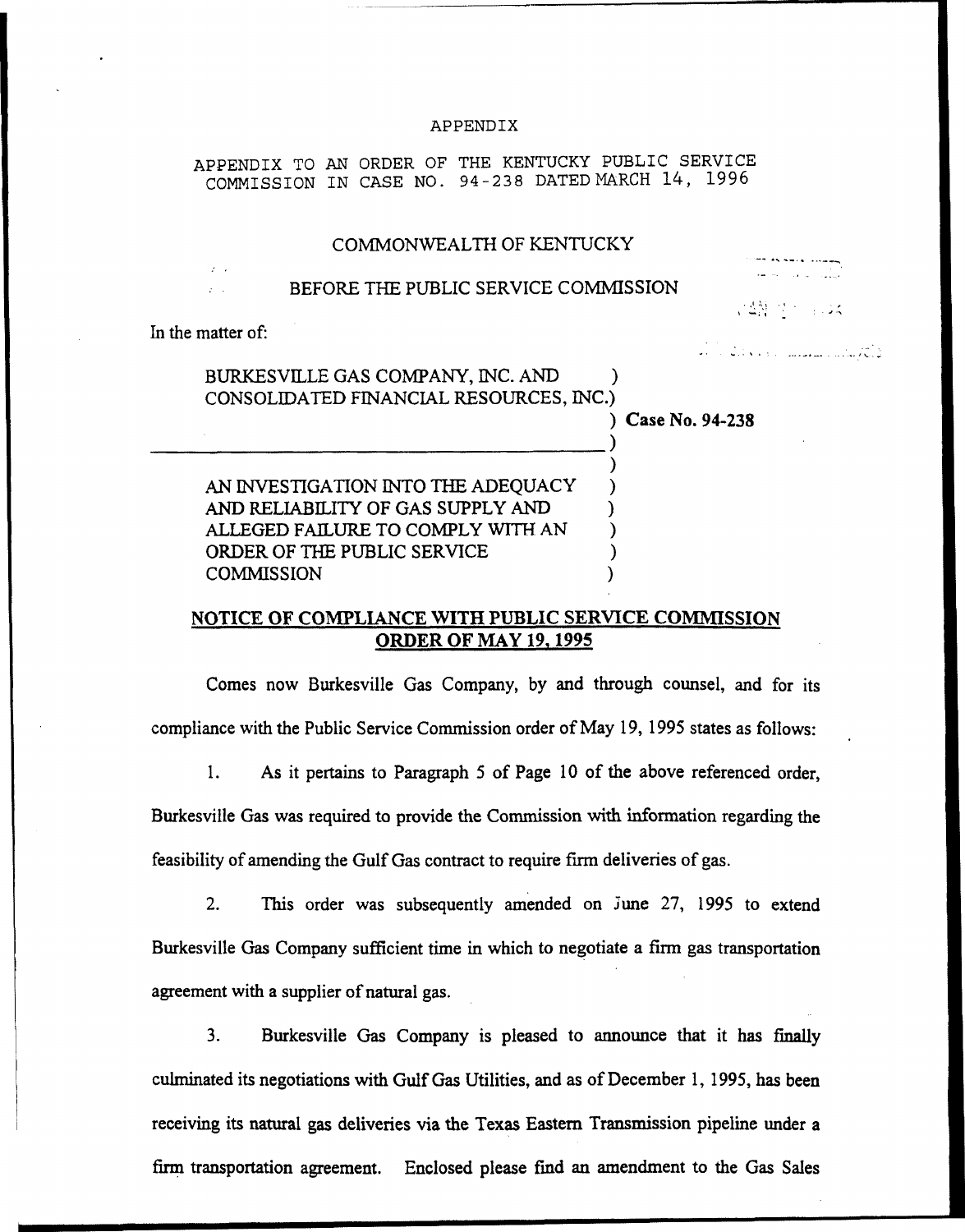Contract that had previously been entered into between Gulf Gas Utilities Company, a successor in interest to Consolidated Fuel Corporation, and Burkesville Gas Company.

4. Burkesville Gas Company submits this amended Gas Sales Contract to the Public Service Commission as compliance with the requirement of the May 19, 1995 order referred to hereinabove, and request approval of this Gas Sales Contract by the Public Service Commission.

Respectfully Submitted this the  $\frac{d^{45}}{dx^{4}}$  day of  $\frac{1996}{x^{4}}$ , 199  $\frac{1}{x^{4}}$ .

Commit 9 How 1947

Kenneth A. Meredith, II WHITE & MEREDITH 319East Tenth Street P.O. Box 1154 Bowling Green, KY 42102-1154 (502)781-6100

## **CERTIFICATION**

This is to certify that a true and exact copy of the foregoing was this day placed in the U.S. Mail addressed to: Mr. Kenneth Turner, Route 3, Box 26A, Albany, KY 42602 and the original was placed in the U.S. Mail addressed to: Mr. Don Mills, Executive Director, Public Service Commission, 730 Schenkel Lane, Frankfort, KY 40601.

This the  $\frac{15}{2}$  day of  $\frac{96.36}{2}$ 

Sund of Market

Kenneth A. Meredith, II